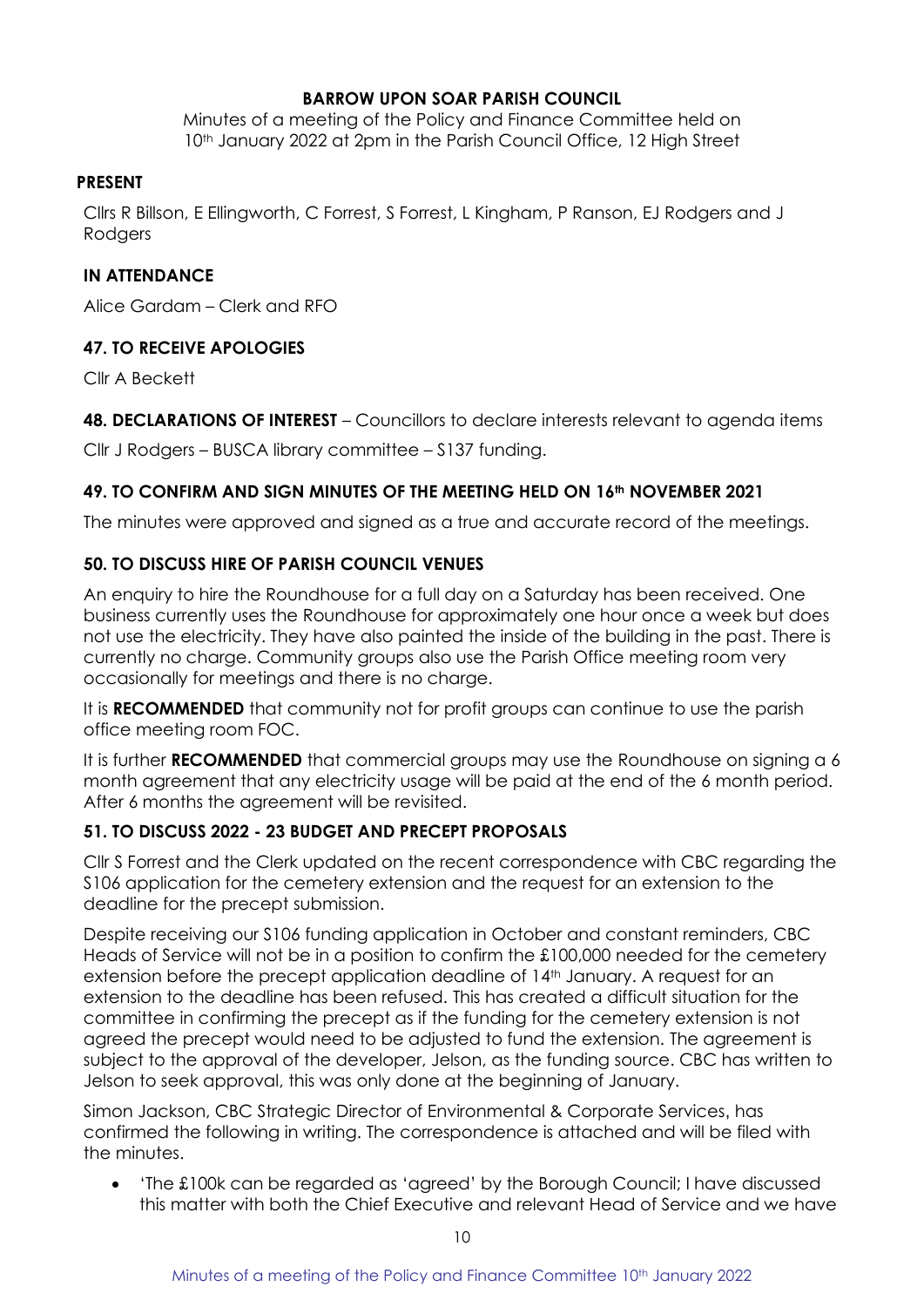concluded that it is appropriate to authorise this sum – this is now purely an administrative process from the Borough point of view

- We think it is highly unlikely that Jelsons would object to the proposed use of the fund; additionally we note that the legal agreement states that they must not 'unreasonably withhold approval' – so essentially we believe that approval from Jelsons is principally a matter of administration from their side also
- We have written to Jelson seeking approval for the proposed use of the s106 funding; if we do not hear anything in the next few days we will follow the matter up with them'

Mr Jackson continued with the following advice:

'I do not believe that the above should be any barrier to setting the precept. I strongly suggest that given the high likelihood that the £100k s106 monies will be received, that the precept be set on this basis. It is fair to say that this is an assumption, or estimate, but it is one where a key partner to the Parish Council (the Borough) is advising you that it is highly likely to materialise. I believe that in making such an assumption the Parish would be acting reasonably and in good faith. I cannot see any ethical problems in adopting such an approach.

In terms of risk management, and what would happen in the unlikely event that s106 monies are not received, I note that the lower tier councils - Towns and Parishes – are not currently subject to council tax capping rules, so if additional funds were required these could be raised by increasing the 2023/24 precept. If this created a cash flow issue over 2022/23 arising from the need to pay contractors in this financial year then, given the circumstances, the Borough Council would be prepared to offer a short term bridging loan to cover the funding gap.'

On the basis of the advice received from Mr Jackson, the committee **RECOMMENDS** to Full Council that we proceed to set the precept on the presumption that the funding will be received.

The Clerk presented the recommended 2022 - 23 budget and supporting precept.

A further £20,000 has been included as a contingency for the cemetery extension.

A further £2,000 has been included to refurbish the scattering of ashes area at the cemetery.

Following discussion, it is **RESOLVED** to recommend Barrow upon Soar Parish Council confirms its budget for the 2022-23 financial year showing estimated payments of £415,945, estimated income of £7700 and a £175,650 contribution from reserves, resulting in a net cost to Barrow Parish Council of £232,595 and that a precept be made on Charnwood Borough Council for the sum of £232,595 to be paid in two equal instalments by 30<sup>th</sup> April and 30<sup>th</sup> September.

The committee further **RECOMMENDED** that a formal complaint is made to CBC on their handling of the S106 application and the process involved is investigated.

## **52. TO DISCUSS CLIMATE CHANGE**

Cllr J Rodgers led the discussion suggesting a number of ideas.

It was **RECOMMENDED** to begin by investigating an environmental assessment of the Parish Office and to consult LCC to see if they have a service to assist Parish Councils to mitigate climate change.